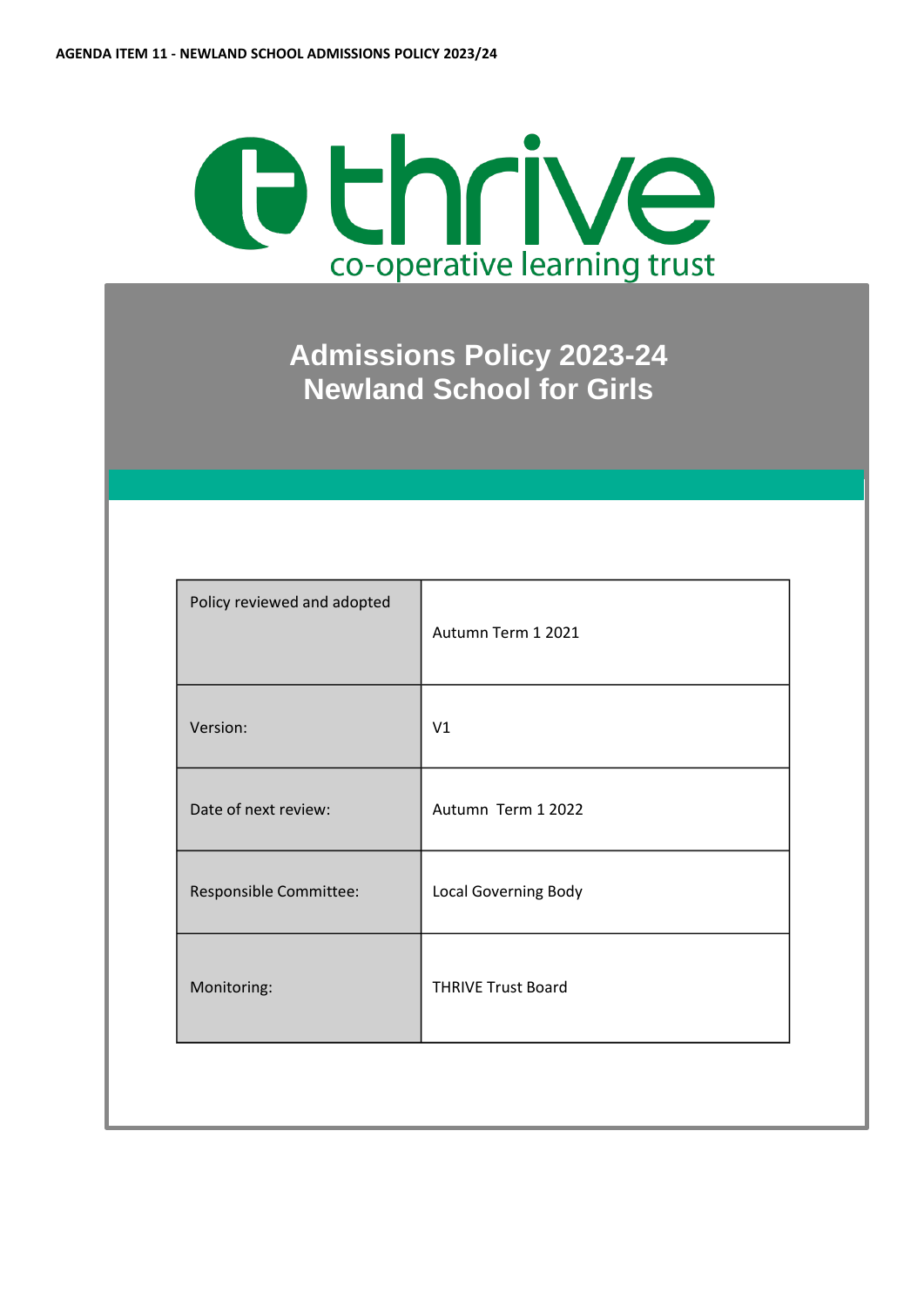

# **Contents**

| <b>Introduction</b>                                                  | 2              |
|----------------------------------------------------------------------|----------------|
| 1 Aims                                                               | $\overline{2}$ |
| 2 How Parents can Apply for their Child to be Admitted to our School | $\overline{2}$ |
| 3 School Admission Arrangements 2023-24 - Criteria for Admission     | $\overline{a}$ |
| <b>4 In-Year Transfer</b>                                            | 4              |
| <b>5 Out of Year Group</b>                                           | 4              |
| <b>6 Fair Access Panel</b>                                           | 4              |
| 7 Admission Outside of Normal Year Group (Deferred & Delayed Entry)  | 4              |
| <b>8 Admission Appeal</b>                                            | 5              |
| <b>9 The Standard Number</b>                                         | 5              |
| <b>10 Public Sector Equality Duty</b>                                | 5              |
| <b>11 Person Responsible</b>                                         | 6              |
|                                                                      |                |

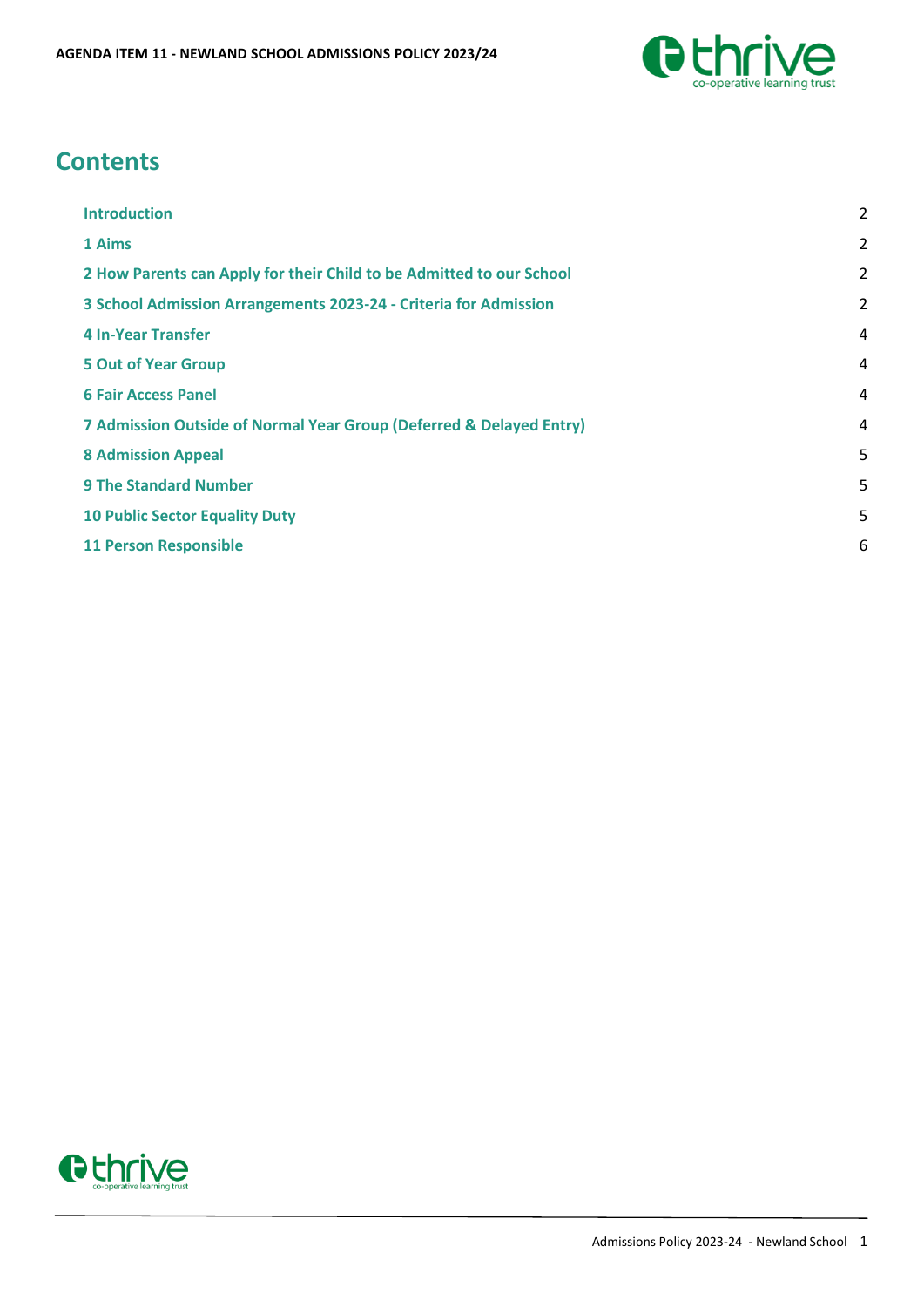

# <span id="page-2-0"></span>**Introduction**

Our vision, underpinned by co-operative values<sup>1</sup>, is threefold; to work in partnership with the community we serve to combat social exclusion and deprivation, to build a sustainable and vibrant community and local economy, and to provide learners with a global perspective helping them to become responsible and articulate citizens in a global economy. We will achieve this by delivering the highest possible standards of education, and for this we rely on the performance of all our employees. With this in mind the Trust is committed to providing staff with development opportunities and support.

The success of THRIVE is due to our employees performing at a consistently high level,through a shared passion for teaching and learning, high aspirations for student learning, with each individual continually developing and growing professionally.

Prior to final approval by the LGB, this policy has been the subject of review and suggested amendments have been taken into consideration and changes made where they can be agreed.

#### <span id="page-2-1"></span>**1 Aims**

The governing body of Newland School for Girls applies regulations on admissions fairly and equally to all those who wish to attend this school. The School Standards and Framework Act 1998 introduced a new framework for school admissions as of September 2000. This policy conforms to the regulations that are set out in that Act and also further explained in the statutory School Admissions Code of Practice and the statutory Appeals Code of Practice. The school aims to ensure that:

- We are an inclusive school that welcomes children from all backgrounds and abilities.
- All applications are treated on merit and in a sensitive manner.
- The only restriction we place on entry is that of number. If the number of children applying for entry exceeds the places available, we follow the procedure set out below in order to determine whether a child is accepted or not. It is how we wish to allow parents the right to have a place at the school of their choice. However, this is not always possible, due to excess demand on the school places available.
- The level of ability of a child or any special needs that he/she may have plays no part in the admissions policy of this school

# **2 How Parents can Apply for their Child to be Admitted to our School**

- <span id="page-2-2"></span>● As our school is part of the THRIVE Cooperative Learning Trust school the school determines the admission arrangements in consultation with the LA;
- Parents have the right to express a preference for the school of their choice and they should do so on the relevant application form. Expressing a preference does not, in itself, guarantee a place at this school. Applications should ideally be made online through the Local Authority. Application forms can be obtained from the Education Department of the LA and from the school and should be completed by the date stipulated on the forms. The Local Authority notifies parents about the school place as soon as all the applications have been considered;

#### <span id="page-2-3"></span>**3 School Admission Arrangements 2023-24 - Criteria for Admission**

An admission number will be published showing the maximum number of pupils that the school will admit in the Autumn Term 2023. Parents are given the opportunity to express three preferences for a secondary school.

 $^1$  self-help, self-responsibility, democracy, equality, equity, solidarity, honesty, openness, social responsibility and caring for others



**.**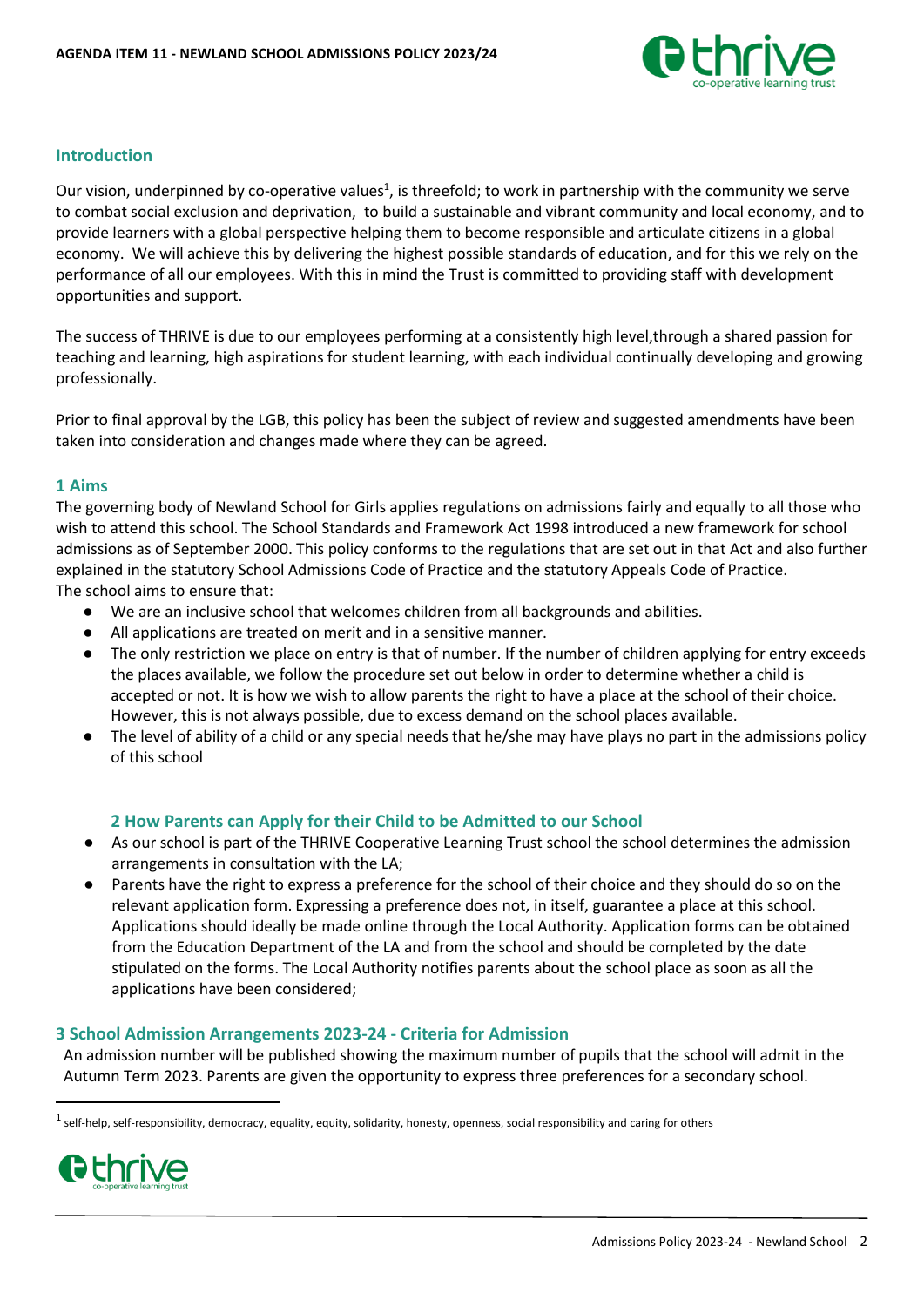

Published criteria are used to decide which children should be offered the available places.

In secondary schools an equal preference system operates, whereby the three parental preferences are given equal status. Each preference will be considered equally against the admissions criteria. The allocation of school places is based on parental preference following the High Court judgment against Rotherham LA. Parents/carers are required to submit applications under the arrangements set out in the coordinated admissions scheme.

Applications for pupils having statements of special educational needs/educational health and care plans (EHCP) will be dealt with in accordance with the Code of Practice on Special Educational Needs and disabilities. W here a school is named in part 4 of a child's statement or recorded in the Educational Health and Care Plan, following consultation with the Head and Governors, the governing bodies are required to admit the pupil. After the allocation of statemented/EHCP pupils, where the number of applications is greater than the remaining places the following criteria will be applied in the order set out below:

- 1. Children in public care at the time when preferences are expressed and who are still in pubic care at the time of their admission to school, and those who have been previously looked after, (see note (iv) below). This includes children children who to have been in state care outside of England but ceased to be so as a result of being adopted.
- 2. Having a sister who will be attending the school at the expected time of admission (see note (ii) below)
- 3. Geographical, with priority given to those living nearest to the school (see notes (i) and (iii) below)

Criteria 2 and 3 will be used as a **tie-breaker** for other criteria.

# **Notes**

(i) Residence is defined as the normal family address where the child resides. The qualification date is the closing date for applications under the co-ordinated admissions scheme. (Where families change normal address after the closing date but before the allocation process has started this can be considered under the review procedure). Where parents live at separate addresses and have joint custody, the address used will be the one where the child spends the main part of the school week (i.e. Sunday night to Thursday night inclusive). Childcare arrangements involving relative's addresses do not qualify as normal family addresses for this purpose unless there is a court Residence Order in place.

(ii) Sisters include children with the same natural parents living at the same address, children with the same natural parents living at different addresses (e.g. due to separation of natural parents) half- sisters living at the same address, step-sisters living at the same address – children living as part of the same family unit with their parents/carers at the same address.

(iii)The measurement of distance is the shortest available safe route for pedestrians along footpaths, using footpaths alongside roads marked on the current street map of the City. (The exceptions to this are the maintained footpath across East Park from Hawkesbury Street to James Reckitt Avenue for access to Malet Lambert School and the footbridge across the railway line from Priory Drive, via a public footpath to Hotham Road North to Kelvin Hall School). The front entrance of the home property (residence) to the main entrance

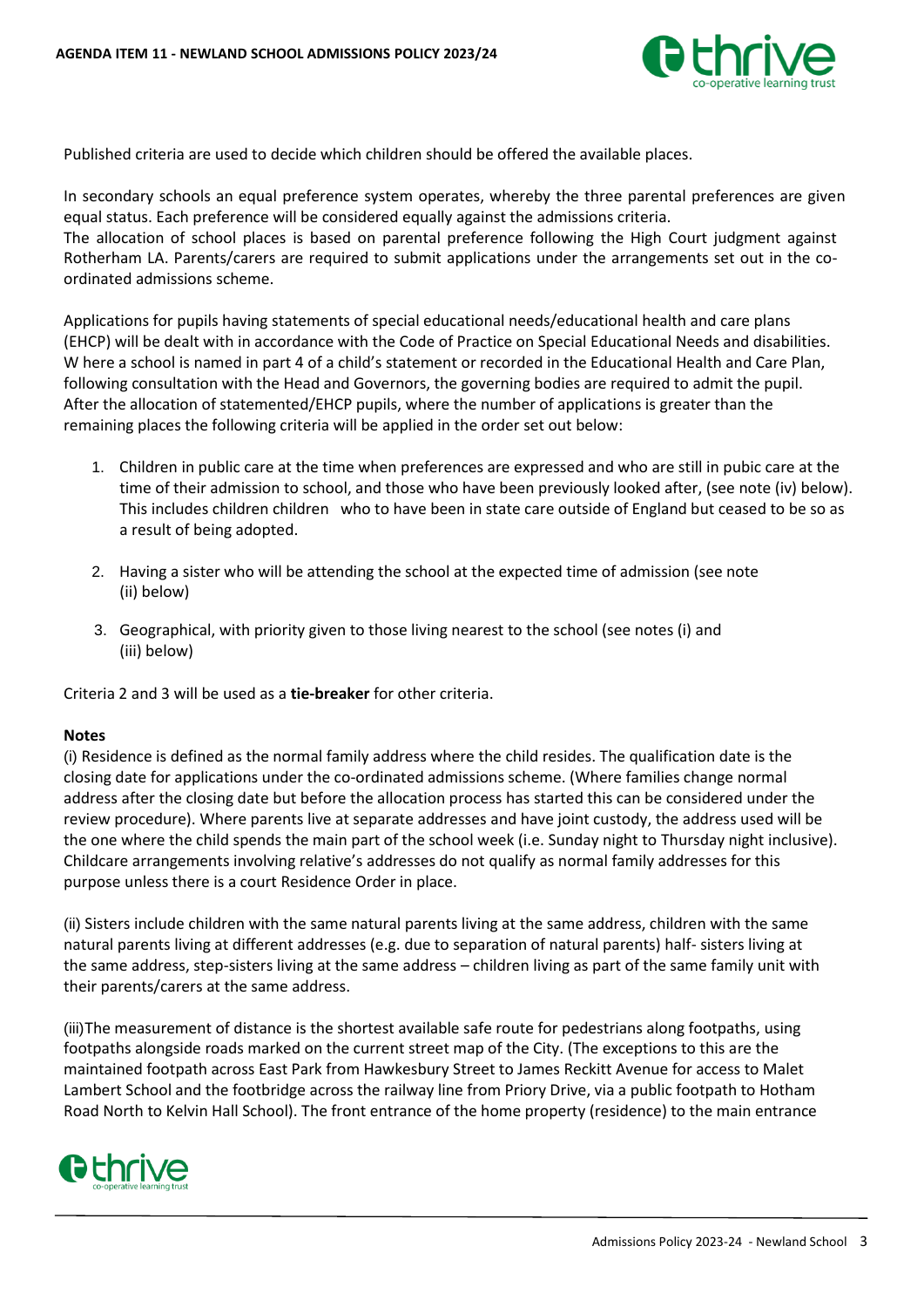

of school site is used.

(iv) The highest priority must be given to looked after children (1) and children who were looked after, but ceased to be so because they were adopted (2) (or became subject to a residence order

(3) or special guardianship order (4)). Further references to previously looked after children in the Code means children who were adopted (or subject to residence orders or special guardianship orders) immediately following having been looked after.

1. A 'looked after child' is a child who is (a) in the care of a local authority or (b) being provided with accommodation by a local authority in the exercise of their social services functions (see definition in section 22(1) of the Children Act 1989) at the time of making an application to a school.

2. Children who have been adopted from local authority care (under the provisions of the Children and Families Act 2014).

3. Under the terms of the Children Act 1989. See section 8 which defines a 'residence order' as an order settling the arrangements to be made as to the person with whom the child is to live.

4. See section 14A of the Children Act 1989 which defines a 'special guardianship order' as an order.

#### <span id="page-4-0"></span>**4 In-Year Transfer**

If a parent wishes to make an application for an in-year transfer, they must apply through the LA. If a place is available at the school, then they will be allocated a place. If a place cannot be offered, then the parent will be offered the right of appeal; placed on a waiting list; then allocated in from a waiting list in order of oversubscription.

#### <span id="page-4-1"></span>**6 Out of Year Group**

A parent may apply for a place for their child at any time outside the normal admissions round. As is the case in the normal admissions round, all children whose statement of SEND or EHC plan names the school will be admitted.

Likewise, if there are spaces available in the year group that parents are applying for, their child will be offered a place.

If there are no spaces available at the time of their application, their child's name will be added to a waiting list for the relevant year group. When a space becomes available it will be filled by one of the pupils on the waiting list in accordance with the oversubscription criteria listed in this policy. Priority will not be given to children on the basis that they have been on the waiting list the longest.

#### <span id="page-4-2"></span>**7 Fair Access Panel**

Hull City Council has a Fair Access Protocol. This ensures that children without a school place and vulnerable children are offered a place at a suitable school as soon as possible.

#### <span id="page-4-3"></span>**8 Admission Outside of Normal Year Group (Deferred & Delayed Entry)**

Paragraph 2.17 of the School Admissions Code enables parents/carers to request for their child to be admitted to school outside of their normal age group. In addition parents of a 'summer born child' (born between 1 April and 31 August) may choose not to send their child to school until the September following their fifth birthday. Parents/carers

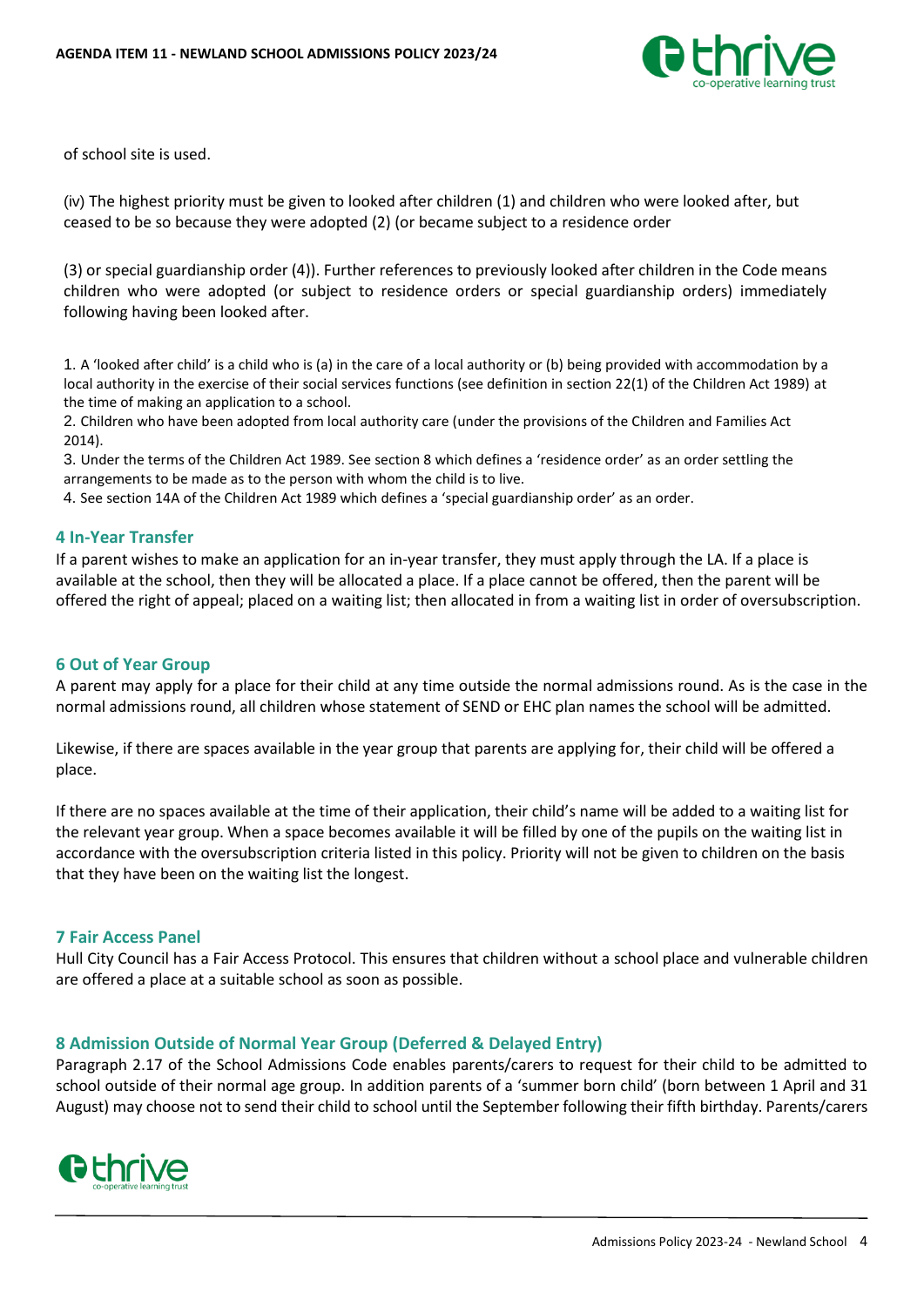

who wish to make such a request should still make an application for their child's normal age group at the usual time in line with the timescales set out in the local authorities coordinated scheme. All requests will be considered by the governing body taking into account the individual circumstances, relevant professional advice where appropriate including discussion with the head of the preferred school.

Parents are able to defer entry into school or request a part time place until their child reaches compulsory school age. If a parent wishes to defer their child's entry into Reception they must notify the school as soon as possible after receiving their confirmation of an allocated place.

#### <span id="page-5-0"></span>**9 Admission Appeal**

If a place cannot be offered a parent would be offered the right of an appeal and given the reason for the refusal.

If parents wish to appeal against a decision to refuse entry, they can do so by completing an appeal form and returning this to the LA. An independent appeals panel will then be set up by our trust (THRIVE) which then meets to consider all appeals by parents who have been refused a place at our school and who wish to appeal against this decision. An appeals panel's decision is binding for all parties concerned.

If the appeals panel decides that we should admit a child to our school, then we will accept this and continue to do all we can to provide the best education for all the children at our school. (Details of appeal arrangements are set out in the School Admissions Appeal Code Feb 2012)

#### <span id="page-5-1"></span>**10 The Standard Number**

Newland School has an agreed admission number of 150 pupils for Years 7 - 11 in 2023-2024. Pupils will not be admitted above the Published Admission Number unless exceptional circumstances apply.

# <span id="page-5-2"></span>**11 Public Sector Equality Duty**

The Equality Act 2010 replaced and unified all existing equality legislation such as the Race Relations Act, Disability Discrimination Act and Sex Discrimination Act. It aims to ensure that people have equality of opportunity in accessing and experiencing public services. Schools when carrying out their day to day work should have regard to the following:

- eliminating discrimination
- advancing equality of opportunity and
- foster good relations across all characteristics

Schools cannot unlawfully discriminate against pupils because of their disability, gender, race, religion or belief, sex and sexual orientation. Protection is now extended to pupils who are pregnant or undergoing gender reassignment. This means it is now unlawful to discriminate against a transgender pupil or a pupil who is pregnant or recently had a baby.